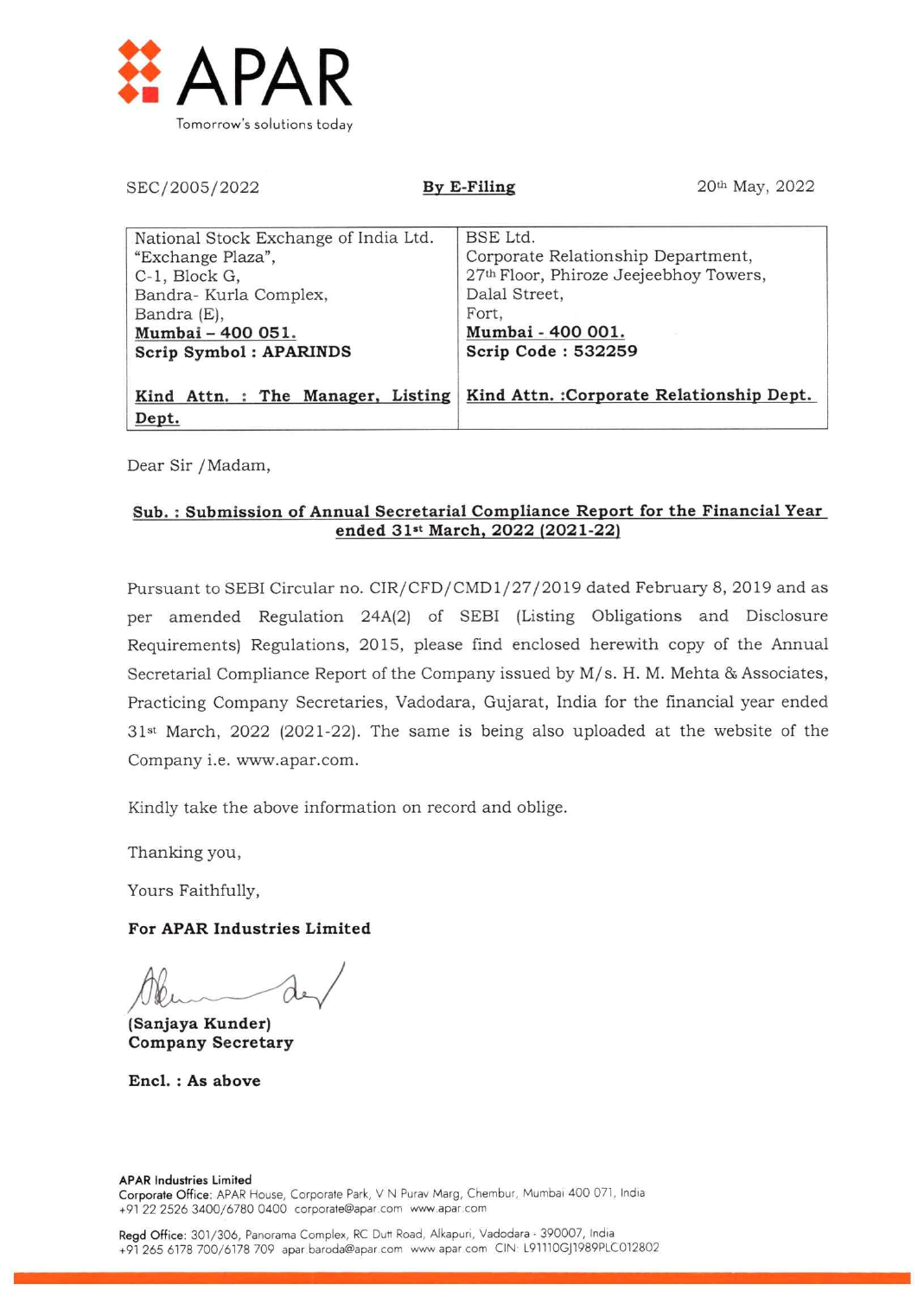

H. M. Mehta & Associates

Company Secretaries

### SECRETARIAL COMPLIANCE REPORT OF APAR INDUSTRIES LIMITED FOR THE FINANCIAL YEAR ENDED 31ST MARCH, 2022

I, Hemang Mehta, Proprietor of H. M. Mehta & Associates, Practicing Company Secretaries have examined:

- a) all the documents and records made available to me and explanation provided by APAR Industries Limited ("the listed entity"),
- b) the filings / submissions made by the listed entity to the stock exchanges,
- c) website of the listed entity,

Ŷ.

d) any other document / filing, as may be relevant, which has been relied upon to make this certification,

for the financial year ended 31<sup>st</sup> March, 2022 ("Review Period") in respect of compliance with the provisions of

- a) the Securities and Exchange Board of India Act, 1992 ("SEBI Act") and the Rules; Regulations, circulars, guidelines issued thereunder; and
- b) the Securities Contracts (Regulation) Act, 1956 ("SCRA"), rules made thereunder and the Regulations, circulars, guidelines issued thereunder by the Securities and Exchange Board of India ("SEBI");

The specific Regulations, whose provisions and the circulars / guidelines issued thereunder, have been examined, include:-

- a) Securities and Exchange Board of India (Listing Obligations and Disclosure Requirements) Regulations, 2015, as amended from time to time;
- b) Securities and Exchange Board of India (Issue of Capital and Disclosure Requirements) Regulations, 2018; - Not Applicable during the review period
- c) Securities and Exchange Board of India (Substantial Acquisition of Shares and Takeovers) Regulations, 2011;
- d) Securities and Exchange Board of India (Buyback of Securities) Regulations, 2018; Not Applicable during the review period
- e) Securities and Exchange Board of India (Share Based Employee Benefits) Regulations, 2014 and Securities and Exchange Board of India (Share Based Employee Benefits and Sweat Equity) Regulations, 2021;
- f) Securities and Exchange Board of India (Issue and Listing of Debt Securities) Regulations, 2008; - Not Applicable during the review period
- g) Securities and Exchange Board of India (Issue and Listing of Non-Convertible and Redeemable Preference Shares) Regulations, 2013; - Not Applicable during the review period \_

 $6A8$ Page 1 of 4  $0.100.2$ 

Office No. 301, MindTree Building, A/3, Sunmoon Park Co. Op. Society, Near Radha Krishna Crossing, Towards PF Office, Akota, Vadodara - 390 020, Gujarat Office M.: 63524 93005, M.: 94273 43112 . e-mail: hmmehta65@gmail.com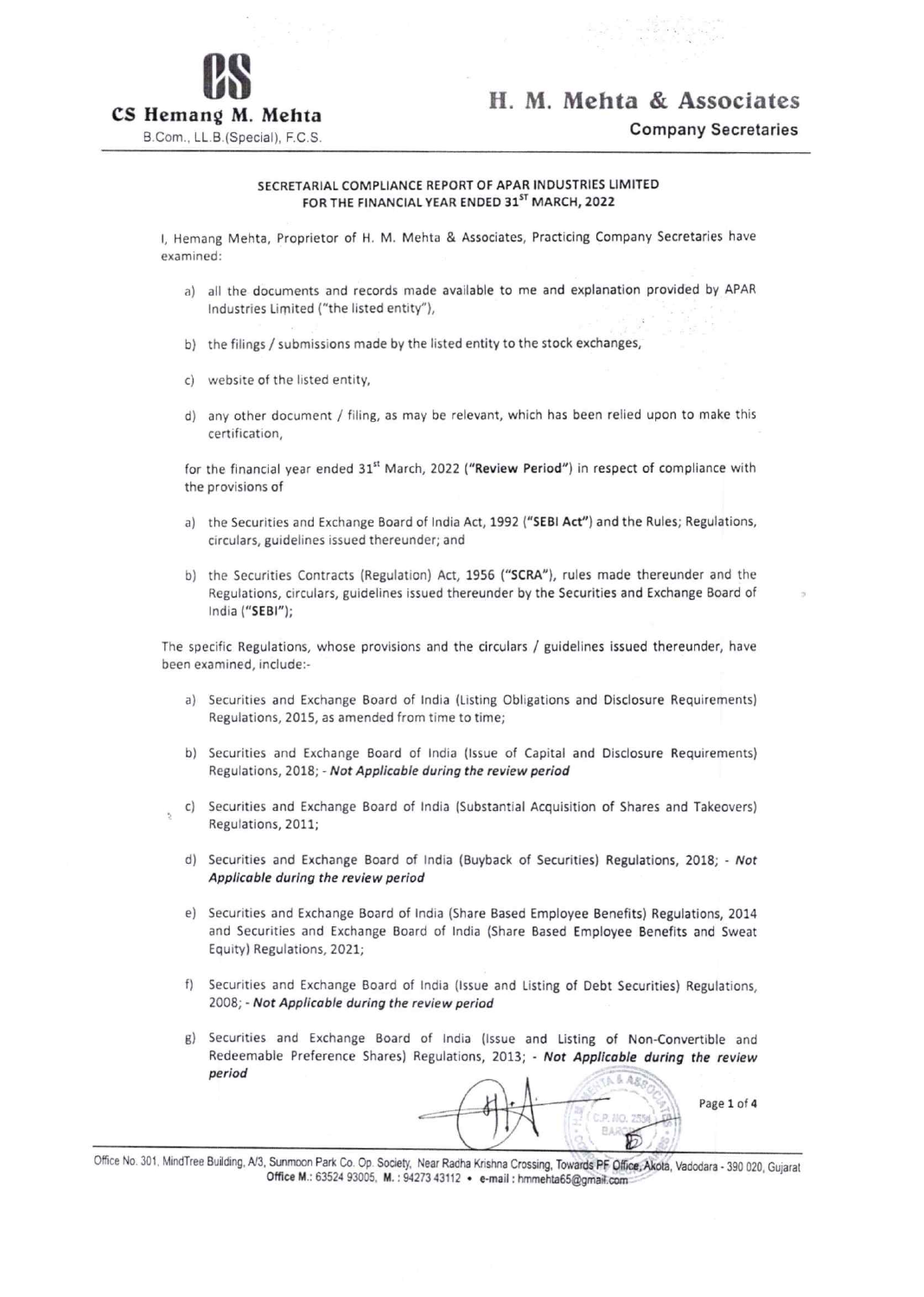- h) Securities and Exchange Board of India (Prohibition of Insider Trading) Regulations, 2015;
- i) Securities and Exchange Board of India (Registrars to an Issue and Share Transfer Agents) Regulations, 1993 regarding the Companies Act and dealing with client;
- j) Securities and Exchange Board of India (Depositories and Participants) Regulations, 1996 / 2018;
- k) During the financial year under review, the reporting of clauses 6(A) and 6(B) of the circular issued by the Securities and Exchange Board of India bearing no.: CIR/CFD/CMD1/114/2019 dated 18<sup>th</sup> October, 2019 on "resignation of statutory auditors from the listed entities and their material subsidiaries" is not applicable.

and circulars/ guidelines issued thereunder;

and based on the above examination and considering the relaxations granted by the Ministry of Corporate Affairs (MCA) and Securities and Exchange Board of India (SEBI) warranted due to the spread of the COVID-19 pandemic, I hereby report that, during the Review Period:

a) The listed entity has complied with the provisions of the above Regulations and circulars / guidelines issued thereunder, except in respect of matters specified below:-

| Sr.<br>No. | Compliance<br>(Regulations/ circulars/ guidelines<br>including specific clause) | Requirement Deviations                  | Observations/ Remarks of<br>the Practicing<br>Company<br>Secretary |  |
|------------|---------------------------------------------------------------------------------|-----------------------------------------|--------------------------------------------------------------------|--|
|            | NIL                                                                             | <b>NIL</b>                              | NIL                                                                |  |
|            |                                                                                 | Not Applicable during the review period |                                                                    |  |

- b) The listed entity has maintained proper records under the provisions of the above Regulations and circulars / guidelines issued thereunder insofar as it appears from my examination of those records.
- c) The following are the details of actions taken against the listed entity  $/$  its promoters  $/$ directors / material subsidiaries either by SEBI or by Stock Exchanges (including under the Standard Operating Procedures issued by SEBI through various circulars) under the aforesaid Acts / Regulations and circulars / guidelines issued thereunder:

| Sr.<br>No. | taken<br>Action<br>by | <b>Details</b><br>of<br>violation | Details of action taken<br>fines.<br>warning<br>e.g.<br>letter, debarment, etc. | Observations/<br>Remarks<br>of<br>the<br><b>Practicing Company</b><br>Secretary, if any |  |
|------------|-----------------------|-----------------------------------|---------------------------------------------------------------------------------|-----------------------------------------------------------------------------------------|--|
|            | <b>NIL</b>            | <b>NIL</b>                        | <b>NIL</b>                                                                      | <b>NIL</b>                                                                              |  |

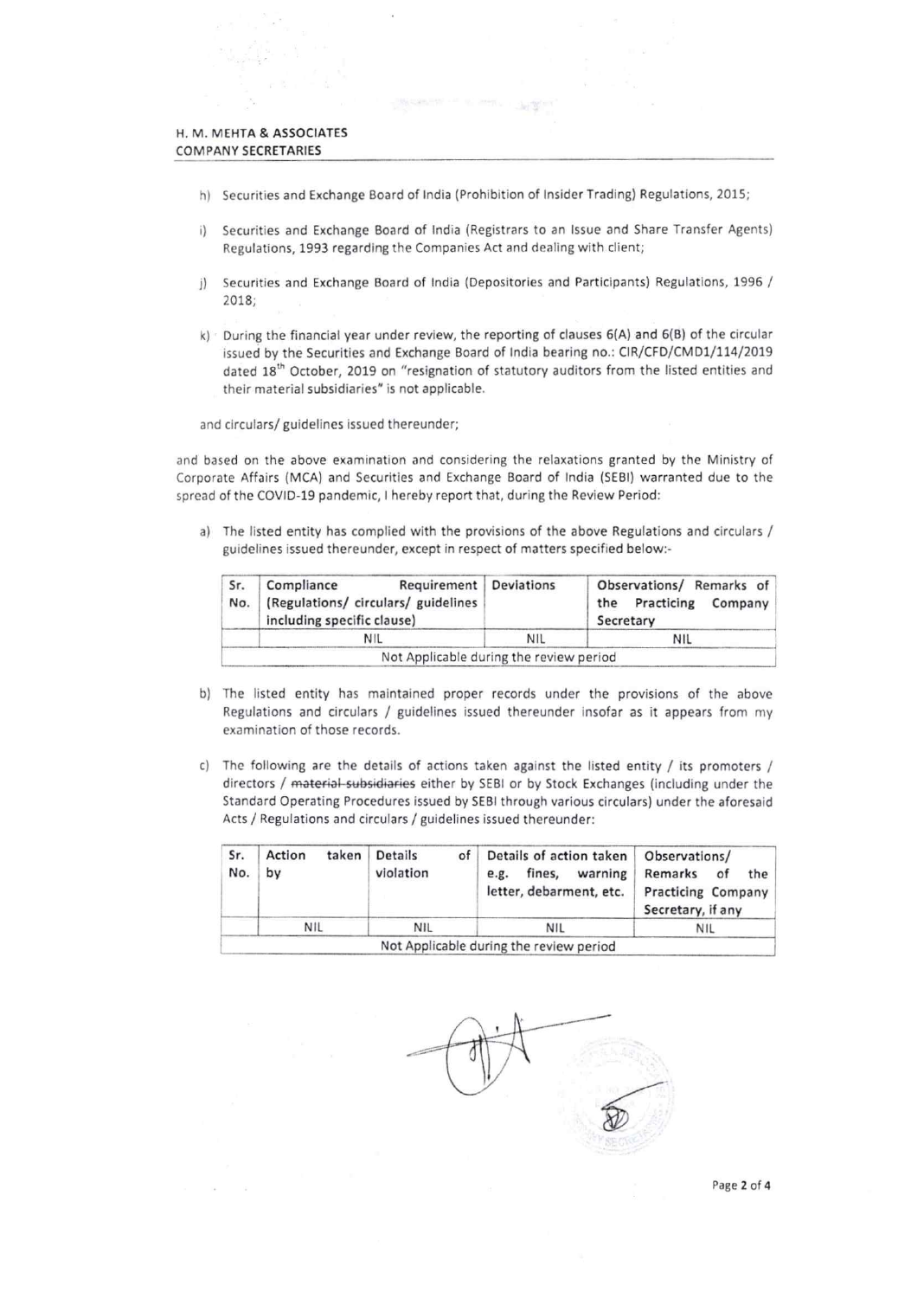d) The listed entity has taken the following actions to comply with the observations made in previous reports:

| Sr.<br>No. | Secretary<br>previous reports | Observations of the Observations made Actions<br>Practicing Company in the Secretarial taken<br>in Compliance Report the<br>for the year ended<br>31 <sup>st</sup> March, 2022 | if<br>entity,<br>any | Comments of<br>by Practicing Company<br>listed Secretary<br>actions taken by the<br>listed entity | the<br>the<br>on |
|------------|-------------------------------|--------------------------------------------------------------------------------------------------------------------------------------------------------------------------------|----------------------|---------------------------------------------------------------------------------------------------|------------------|
|            |                               | Not Applicable during the review period                                                                                                                                        |                      |                                                                                                   |                  |

e) During the year under review, there had been three instances for violations of Code of Conduct under SEBI (Prohibition of Insider Trading) Regulations, 2015 and the Code of Internal Procedures and Conduct for regulating, monitoring and reporting of trading by Designated Persons framed by the Company. In first instance, violation was done by an employee and in second instance, it was done by immediate relative of an employee of the Company. The Company had sought explanation/clarification for the aforesaid violations. Both the cases were brought to the notice of the Share Transfer & Shareholders Grievance cum — Stakeholders Relationship Committee (the Committee) and Board of Directors as well, at their respective meetings. The reported violations being the first instances inadvertently done by the Designated Persons, the listed entity (Company) had issued them strict warning letters and also reported the said matter to the stock exchanges.

In the third instance, the violation was done by immediate relative of an employee of the Company who violated the provisions of the Code and submitted apology letter along with contract note which shall be placed before the ensuing Committee and Board Meeting.

Place: Vadodara Date: 19.05.2022 For H. M. Mehta & Associates Company Secretarie Hemang Mehta

**Proprietor** FCS No.: 4965 C. P. No.: 2554 UDIN: F004965D000347527

Page 3 of 4